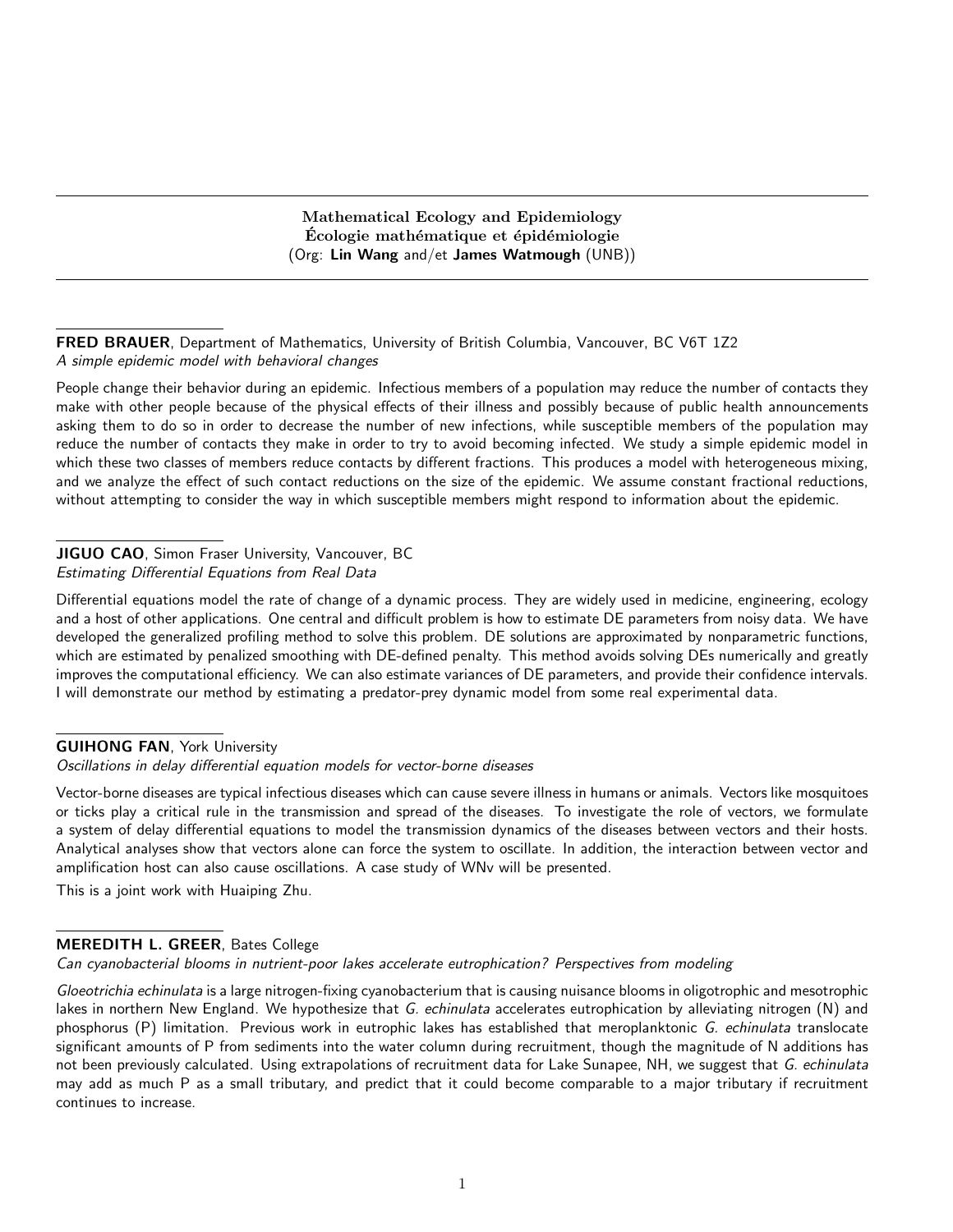While data collection and analysis have been part of this project for several years, mathematical modeling is a newer component. Initial forays into modeling the interactions between G. echinulata, in the different phases of its life cycle, and N and P show that the addition of life-cycle components and the interaction of a second nutrient change the predictions of simple, one-element models. This modeling work is key in predicting the extent to which increases in the duration and extent of G. echinulata blooms might impact lake water quality.

## ABBA GUMEL, University of Manitoba

### Mathematical Analysis of a Model for Quarantine/Isolation

Quarantine (of people feared exposed to a disease) and isolation of those with symptoms constitute one of the oldest infection control methods. The talk will focus on the design and rigorous analysis of a model for the transmission dynamics of a communicable disease subject to the use of quarantine/isolation.

### HONGBIN GUO, York University, Toronto

### Global dynamics of a stage-structured differential infectivity model for HIV infection

A determistic model with stage-structured differential infectivities for HIV infection is proposed and analyzed. The stage structure allows for HIV patients to move to higher-level subgroups due to education campaign, etc. The global dynamics are completely determined by the basic reproduction number  $R_0$ . If  $R_0 \le 1$ , then the disease-free equilibrium is globally asymptotically stable and the disease always dies out. If  $R_0 > 1$ , the disease-free equilibrium is unstable, and a unique endemic equilibrium is globally asymptotically stable, the disease persists at the endemic equilibrium. The global stability of the endemic equilibrium is established using a global Lyapunov function.

This is a joint work with Jianhong Wu and Ping Yan.

### DAIHAI HE, McMaster University

### Plug-and-play inference for disease dynamics: measles in large and small populations as a case study

Statistical inference for mechanistic models of partially observed dynamic systems is an active area of research. Most existing inference methods place substantial restrictions upon the form of models that can be fitted and hence upon the nature of the scientific hypotheses that can be entertained and the data that can be used to evaluate them. In contrast, the so-called plug-and-play methods require only simulations from a model and are thus free of such restrictions. We show the utility of the plug-and-play approach in the context of an investigation of measles transmission dynamics. Our novel methodology enables us to ask and answer questions that previous analyses have been unable to address. Specifically, we demonstrate that plug-andplay methods permit the development of a modelling and inference framework applicable to data from both large and small populations. We thereby obtain novel insights into the nature of heterogeneity in mixing and comment on the importance of including extra-demographic stochasticity as a means of dealing with environmental stochasticity and model misspecification. Our approach is readily applicable to many other epidemiological and ecological systems.

Joint work with Edward L. Ionides and Aaron A. King.

### JANE HEFFMAN, York University, Toronto, Ontario

The influence of a backward bifurcation in a model describing HBV or HCV infection in-host

Failure of liver transplantation to cure chronically infected hepatitis B or hepatitis C patients suggests that a second compartment of infection may exist for both of these diseases, namely the blood. We have developed a mathematical model describing hepatitis B virus (HBV) or hepatitis C virus (HCV) and immune system dynamics in-host that incorporates two compartments of infection: the liver and the blood. Analysis of the model shows the existence of a backward bifurcation, which depends on the production term of new virus particles and the death rate of infected cells in both compartments. Extending the model to include drug therapy, we find that, if drug therapy is highly effective in one compartment of infection, but not very effective in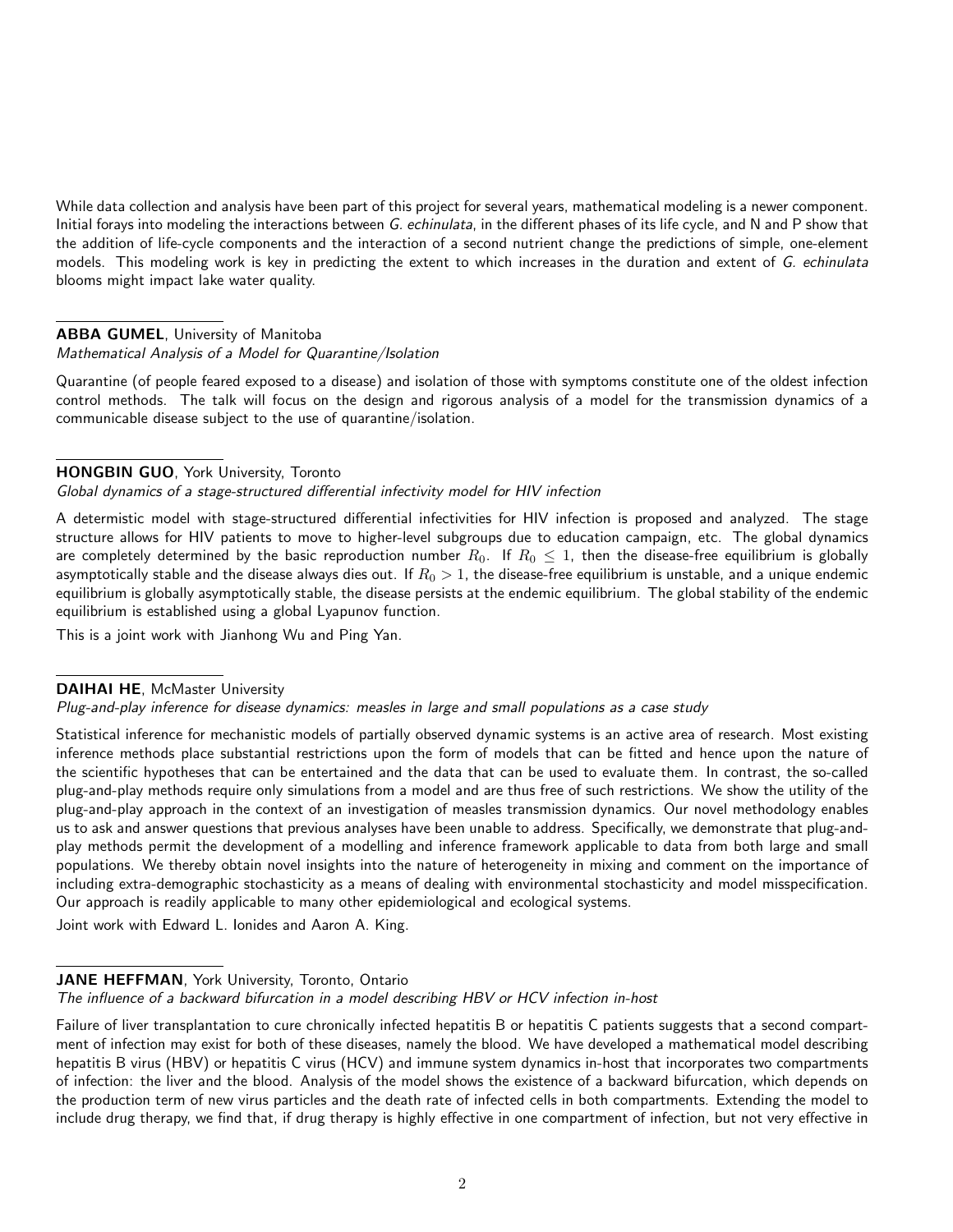the other, the backward bifurcation exists and virus clearance is difficult to achieve. This result has important implications for the development of new drug therapies against HBV and HCV for chronically infected and liver transplant patients.

#### DAVID IRON, Dalhousie

A threshold area of organic to conventional agriculture ratio causes recurrent pathogen outbreak

We consider the effect of increasing the area of agricultural land under organic practises. We assumed that organic agriculture does not have effective means of pathogen control. We model pathogen dispersal with a diffusive logistic equation in which the growth/death rate is spatially heterogeneous. We find that if the ratio of the organic plots to conventional plots is below a certain threshold, the pest population is kept small. Above this threshold, the pest population in the organic plot grows rapidly. In this case, the organic plot will act as a source of pest to the surrounding regions, and will always infect organic plots as they become more closely spaced.

### MAJID JABERI-DOURAKI, University of New Brunswick

Dynamics of a honeybee model on regulation of work distribution

In this talk, we study age-related activities of honeybees (Apis mellifera L.) first by illustrating the life cycle of honeybee which exhibits a combination of individual traits and social cooperation, and then by constructing an age structured model given by a system of difference equations as follows

$$
\mathcal{H}_{n+1} = \mathcal{F}(\mathcal{H}_n) = (\mathcal{A}(\mathcal{H}_n) - \mathcal{D})\mathcal{H}_n + \mathcal{B} \quad n \ge 1
$$

where the initial conditions  $H_1$  is positive, B represents the broods,  $H_n$  denotes the population of bees divided into  $(k+1)$ classes with respect to their ages, and  $A(\mathcal{H}_n)$  is a lower triangular matrix representing progression or maturation to the next stage of their life involving hive bees and foraging bees,  $D$  indicates the matrix of death rate with subdiagonal entries  $\mu_i$ and others zero. In fact the distribution of most activities and behavioural/physiological maturation are regulated through primer and releaser pheromones from the queen, worker bees, and brood; we include such dynamical organization, as important characteristics for the honey bee, by introducing numerous parameters in the model. Using extensive numerical simulations, we conjecture that this system has a unique positive steady state which is globally asymptotically stable. We are able to prove analytically the global stability (basin of attraction) of feasible solution of such dynamical system with biological relevant special cases.

YU JIN, University of Alberta, Department of Mathematical and Statistical Sciences Seasonal Influences on Spatial Population Dynamics

Dynamics of many populations is greatly influenced by time-varying environments (e.g., due to seasonal variation). We describe this seasonal influence as time-periodic functions and investigate a nonlocal periodic reaction-diffusion population model with stage structure. In the case of an unbounded spatial domain, we establish the existence of the asymptotic speed of spread and show that it coincides with the minimal wave speed for monotone periodic traveling waves. In the case of a bounded spatial domain, we obtain a threshold result on the global attractivity of either zero or a positive periodic solution.

JING LI, The University of Ottawa, 585 King Edward Avenue, Ottawa, ON K1N 6N5 Can we spend our way out of the AIDS epidemic? A world halting AIDS model

There has been a sudden increase in the amount of money donors are willing to spend on the worldwide HIV/AIDS epidemic. Present plans are to hold most of the money in reserve and spend it slowly. However, rapid spending may be the best strategy for halting this disease. We develop a mathematical model that predicts eradication or persistence of HIV/AIDS on a world scale. Dividing the world into regions (continents, countries, etc.), we develop a linear differential equation model of infectives which has the same eradication properties as more complex models. We show that, even if HIV/AIDS can be eradicated in each region independently, travel/immigration of susceptibles could still sustain the epidemic. We use a continent-level example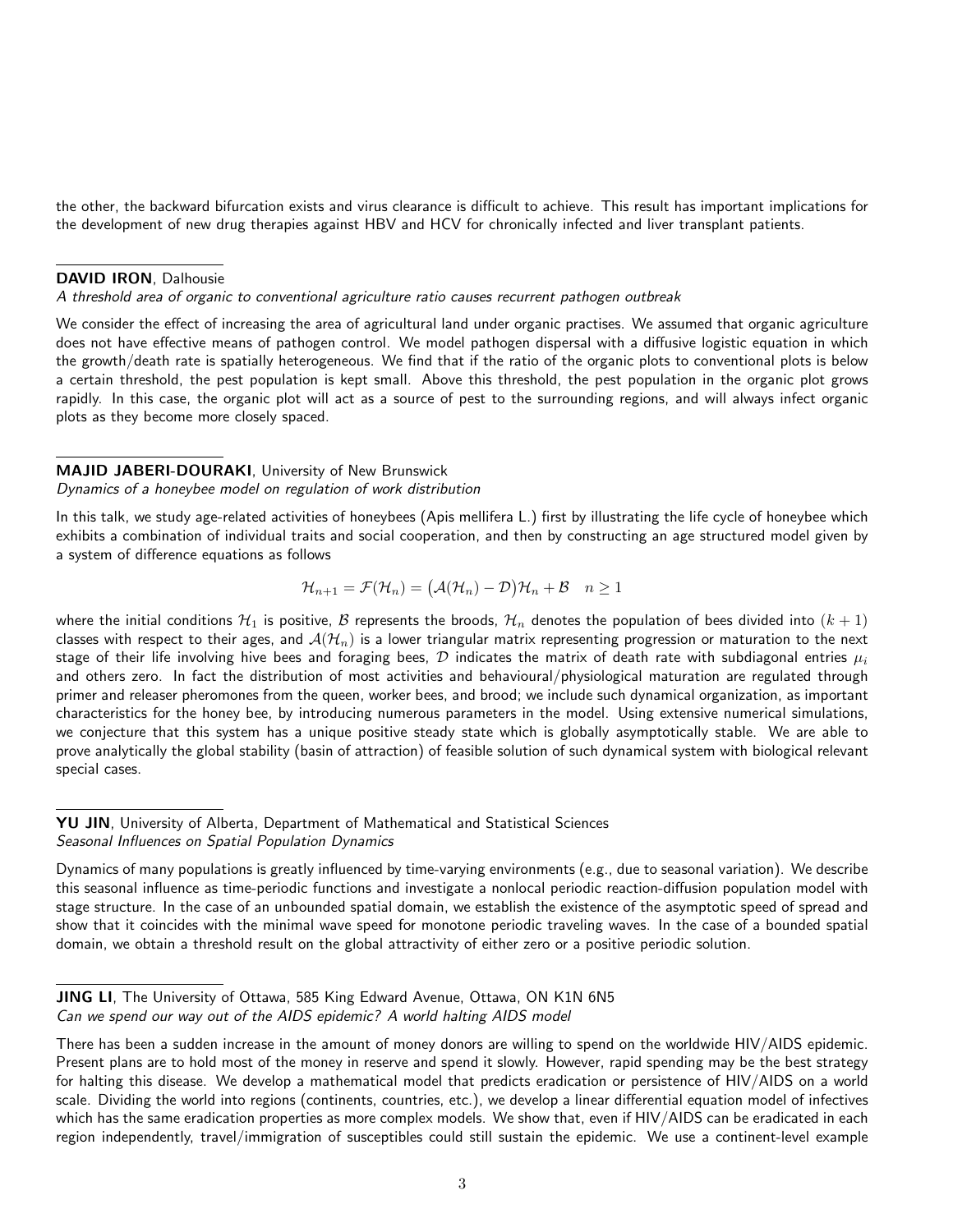to demonstrate that eradication is possible if preventive intervention methods (such as condoms or education) reduced the infection rate to two fifths of what it is currently. We show that, for HIV/AIDS to be eradicated within five years, the total cost would be  $\approx$  \$63 billion, which is within the existing \$60 billion (plus interest) amount raised by the donor community. However, if this action is spread over a twenty year period, as currently planned, then eradication is no longer possible, due to population growth, and the costs would exceed \$90 billion. Eradication of AIDS is feasible, using the tools that we have currently to hand, but action needs to occur immediately. If not, then HIV/AIDS will race beyond our ability to afford it.

## MICHAEL LI, University of Alberta

### Co-existence of Multiple Stable Periodic Solutions in in-host Viral Models with Delayed Immune Response

Stable periodic oscillations have been shown to exist in mathematical models for the CTL response to HTLV-I infection in vivo. These periodic oscillations can be the result of mitosis of infected target  $CD4^+$  cells, of a general form of response function, or of time delays in the CTL response. In this study, we show that time delays in the CTL response process to HTLV-I infection can lead to the coexistence of multiple stable periodic solutions, which differ in amplitude and period, with their own basins of attraction. Our results imply that the dynamic interactions between the CTL immune response and HTLV-I infection are very complex. Different routes or initial dosages of the viral infection may lead to quantitatively and qualitatively different outcomes.

This is joint work with Hongying Shu of Harbin Institute of Technology.

### YIJUN LOU, Memorial University of Newfoundland, St. John's, Newfoundland A reaction-diffusion malaria model with incubation period in the vector population

Malaria is one of the most important parasitic infections in humans and more than two billion people are at risk every year. To understand how spatial heterogeneity and extrinsic incubation period (EIP) of the parasite within the mosquito affect the dynamics of malaria epidemiology, we propose a nonlocal and time-delayed reaction-diffusion model. We then define the basic reproduction ratio and show that it serves as a threshold parameter that predicts whether malaria will spread. Furthermore, a sufficient condition is obtained to guarantee that the disease will stabilize at a positive steady state eventually in the case where all the parameters are spatially independent. Numerically, we show that the use of the spatially averaged system may highly underestimate the malaria risk. The spatially heterogeneous framework in this work can be used to design the spatial allocation of control resources.

This talk is based on a joint work with Dr. Xiaoqiang Zhao.

## **JUSTINE GUNOG SEO**, University of Ottawa, Department of Mathematics and Statistics, 585 King Edward Ave, Ottawa, ON K1N 6N5

The effect of temporal variability on persistence conditions in rivers

There has been great interest in the invasion and persistence of algal and insect populations in rivers. Recent modeling approaches assume that the flow speed of the river is constant. In reality, however, flow speeds in rivers change significantly on various temporal scales due to seasonality, weather conditions, or many human activities such as hydroelectric dams. In this talk, I study persistence conditions by looking at the upstream invasion speed in simple reaction-advection-diffusion equations with coefficients chosen to be periodic step functions. The key methodological idea to determine the spreading speed is to use the exponential transform in order to obtain a moment generating function. In a temporally periodic environment, the averages of each coefficient function determine the minimal upstream and downstream propagation speeds for a single-compartment model. For a two-compartment model, the temporal variation can enhance population persistence.

Joint work with Frithjof Lutscher, U. Ottawa.

ROBERT SMITH?, The University of Western Ontario

When zombies attack! Mathematical modelling of an outbreak of zombie infection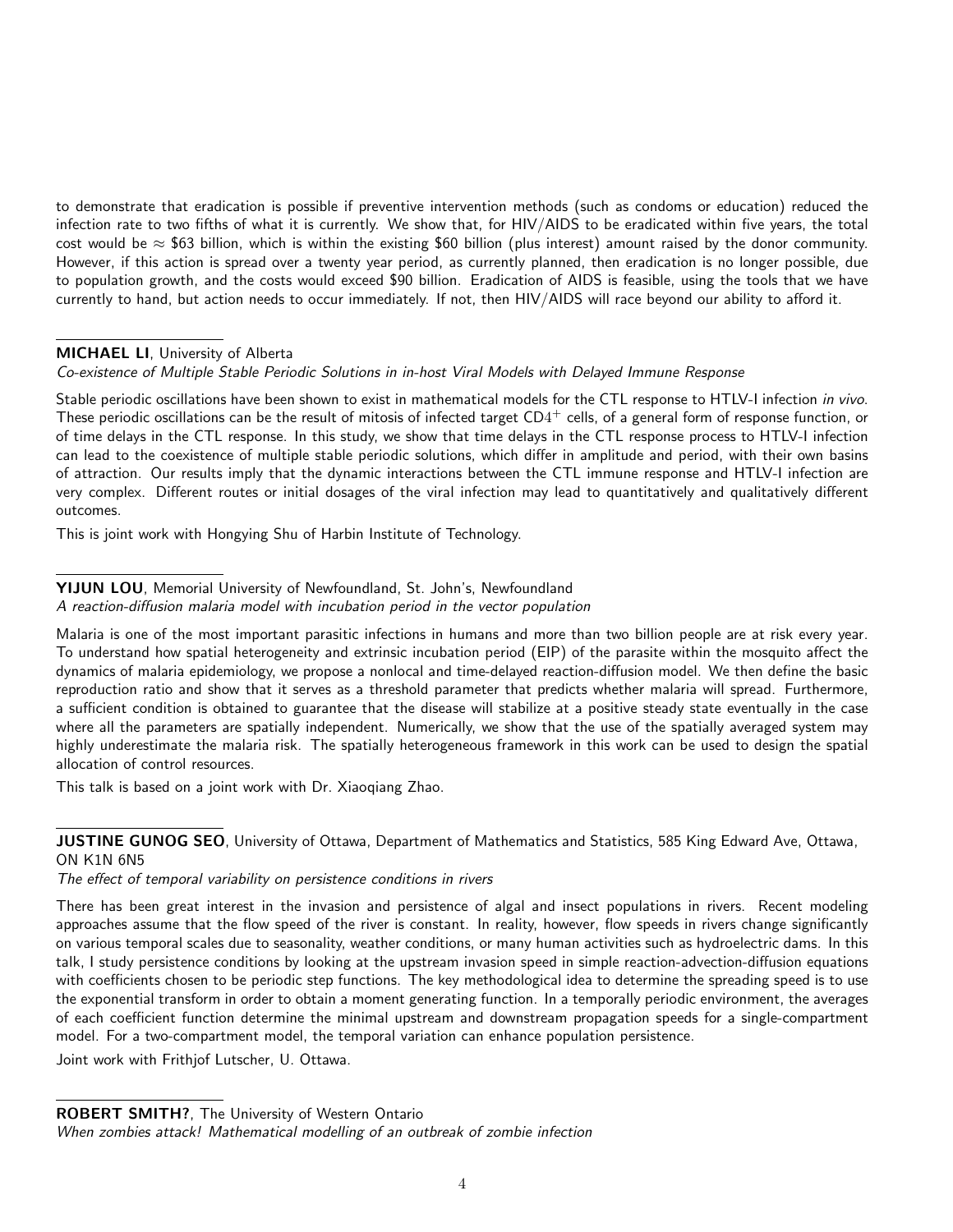An outbreak of zombification wreaked havoc recently in Canada and the rest of the world. Mathematical models were created to establish the speed of zombie infection and evaluate potential scenarios for intervention, mainly because mathematicians don't have anything better to do with their time. Anecdotal evidence suggests that zombies can be defeated by guns, the army, eventual starvation or Dire Straits records. Should we be unable to contain the outbreak, we face the extreme possibility of a world whose population is made up entirely of mathematicians and zombies. One of these groups spends all its time lurking in the darkness, with wild eyes, hair askew and brains that don't work like those of normal humans. And the other group is the zombies.

SHAUN STROHM, University of British Columbia–Okanagan, 3333 University Way, Kelowna, BC V1V 1V7 Dispersal of Mountain Pine Beetle and Impacts of Management

Efforts to control the Mountain Pine Beetle infestation in British Columbia and Alberta include large-scale landscape manipulations such as clearcutting, and cost-intensive techniques such as green attack tree removal. Unfortunately, it is unclear just how effective these techniques are in practice. In order to determine and predict the effectiveness of various management strategies, we need to understand how MPB disperse through heterogeneous habitat, where heterogeneity is measured in terms of species composition and tree density on the landscape. In this talk I will present a spatially-explicit hybrid model for the Mountain Pine Beetle (MPB) dispersal and reproduction. The model is composed of reaction-diffusion-chemotaxis PDEs for the beetle flight period and discrete equations for the overwintering stage. Forest management activities are also included in the model. I will discuss the formation of beetle attack patterns in the PDE model.

## CHENGJUN SUN, University of Manitoba, Winnipeg, Manitoba

#### The effect of extra infection during travel on disease transmission

In this paper, we revisit an SIS patch model with infection during transport. By studying and comparing the dynamics of models with and without infection during transport, we find that infection during transport can cause a larger magnitude of infection and makes the disease less controllable.

### HUI WAN, York University

#### The backward bifurcation in compartmental models for West Nile virus

There have been several compartmental models for the transmission of the West Nile virus in the mosquito-bird cycle, usually the basic reproduction number serves as a crucial control threshold for the eradication of the virus. In this talk, we first review and give a comparison of the four compartmental models for the virus, and focus on one model proposed by Gustavo et al. to explore the backward bifurcation in the model. Our study suggests that backward bifurcation can be a common property of all the available compartmental models for West Nile virus with host birds satisfying a logistic or linear growth. Whether the virus can become endemic depends also on the initial state.

## LIN WANG, University of New Brunswick, Fredericton Threshold Dynamics in Disease Models with Latency and Relapse

In this talk, I will present a general mathematical model for a disease with an exposed (latent) period and relapse. Such a model is appropriate for tuberculosis, including bovine tuberculosis in cattle and wildlife, and for herpes. For this model with a general probability of remaining in the exposed class, the basic reproduction number is identified and its threshold property is discussed. Two special cases, which result in an ODE system and a DDE system, respectively, are discussed in details.

JAMES WATMOUGH, University of New Brunswick

A model for the regulation of foraging in honey bee colonies

Honey bees show a remarkable ability to coordinate activities in a colony. It is thought that this coordination is accomplished through the production and response to pheromones produced by the queen, brood and workers. This talk presents a model